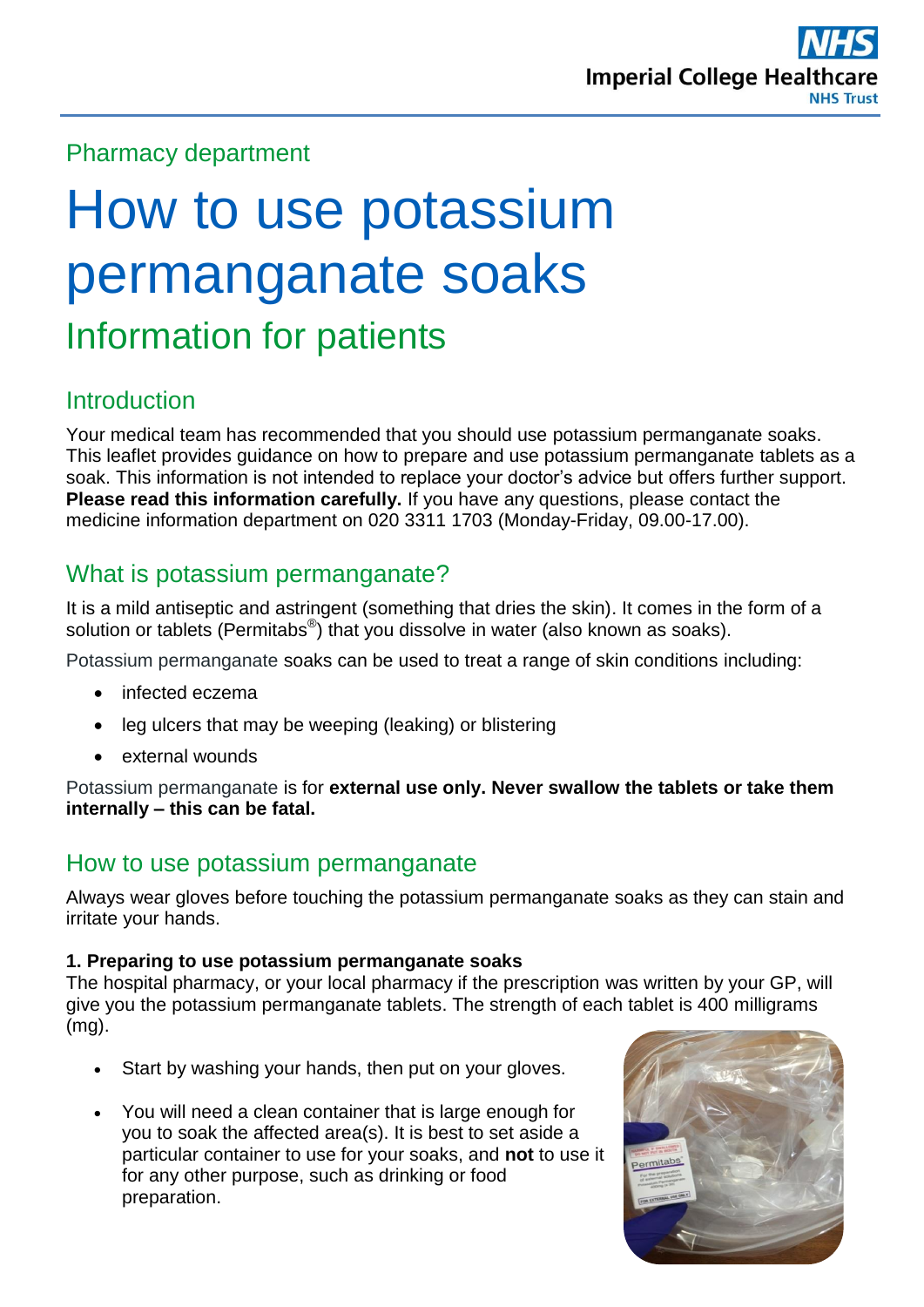- Line the container with a clear or light coloured bin liner bag
- Fill this with **four** litres of warm **not hot** tap water
- Add one Permitabs $^{\circledast}$  tablet and mix gently until it has completely dissolved. The water should turn a light pink colour





The solution is now ready to use for soaking

#### **2. Using potassium permanganate solution soaks**

- If you are treating your hands or feet, put Vaseline® on your nails first to stop them from staining
- Place the affected areas into the water



- Soak for 10-15 minutes then remove from the water and pat the area dry. Alternatively, we may recommend soaking a gauze dressing in the solution and applying it to your skin for 10 minutes.
- Pour the solution down the sink and wash the container thoroughly
- Apply any prescribed cream or ointment and/or dressings to the affected area(s)

We usually recommend that you do this once a day until the weeping has stopped or as advised by your doctor.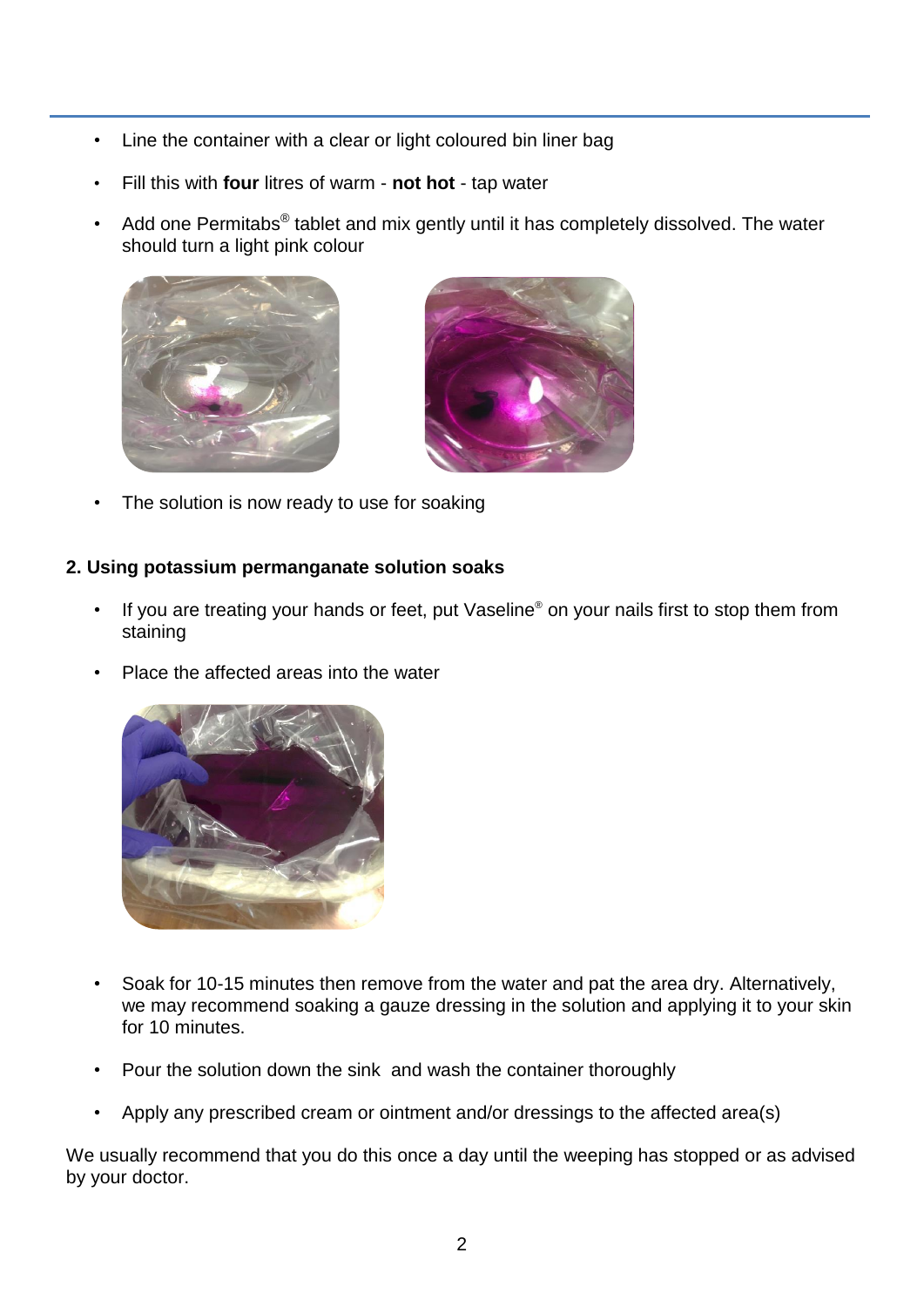## Possible side effects of potassium permanganate solution soaks

- Skin irritation if the solution has not been diluted properly
- It can irritate the eyes and mucous membranes (e.g. mouth, nose, ears, genitals, anus) avoid contact with these areas
- Skin dryness
- Can burn your skin if you soak your skin for too long
- Staining of clothing, fabrics and ceramic basins
- Do not eat or drink when using this product

#### **If you accidentally swallow a tablet or solution of potassium permanganate**:

- drink plenty of water
- do not try to make yourself vomit
- seek medical attention immediately

#### **Store the potassium permanganate tablets and equipment in a safe place and out of the reach of children**.

If you need more information or have any questions, please contact the medicine information department on **020 3313 1703** (Monday-Friday, 09.00-17.00).

## How do I make a comment about my visit?

We aim to provide the best possible service and staff will be happy to answer any of the questions you may have. If you have any **suggestions** or **comments** about your visit, please either speak to a member of staff or contact the patient advice and liaison service (**PALS**) on **020 3313 0088** (Charing Cross, Hammersmith and Queen Charlotte's & Chelsea hospitals), or **020 3312 7777** (St Mary's and Western Eye hospitals). You can also email PALS at **imperial.pals@nhs.net** The PALS team will listen to your concerns, suggestions or queries and is often able to help solve problems on your behalf.

Alternatively, you may wish to complain by contacting our complaints department:

Complaints department Fourth floor Salton House St Mary's Hospital Praed Street London W2 1NY

Email: **ICHC-tr.Complaints@nhs.net** 

Telephone: **020 3312 1337 / 1349**